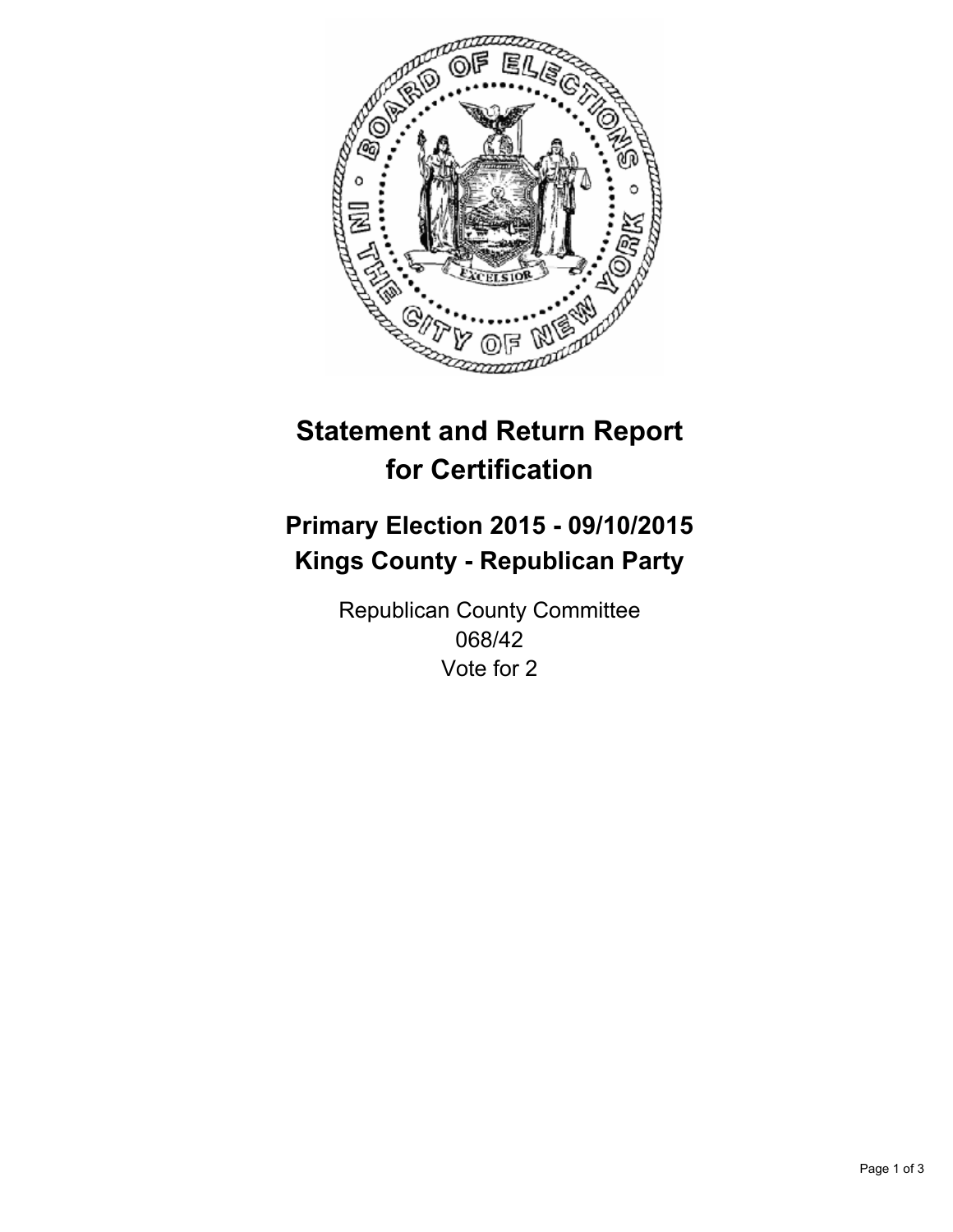

#### **Assembly District 42**

| PUBLIC COUNTER                                           | 0        |
|----------------------------------------------------------|----------|
| ABSENTEE/MILITARY                                        | 0        |
| AFFIDAVIT                                                | 0        |
| <b>Total Ballots</b>                                     | 0        |
| Less - Inapplicable Federal/Special Presidential Ballots | 0        |
| <b>Total Applicable Ballots</b>                          | 0        |
| <b>JASMINE N. TEXIDOR</b>                                | $\Omega$ |
| LISNEL METELUS                                           | 0        |
| <b>BERNARD DOSSOUS</b>                                   | $\Omega$ |
| <b>Total Votes</b>                                       | 0        |